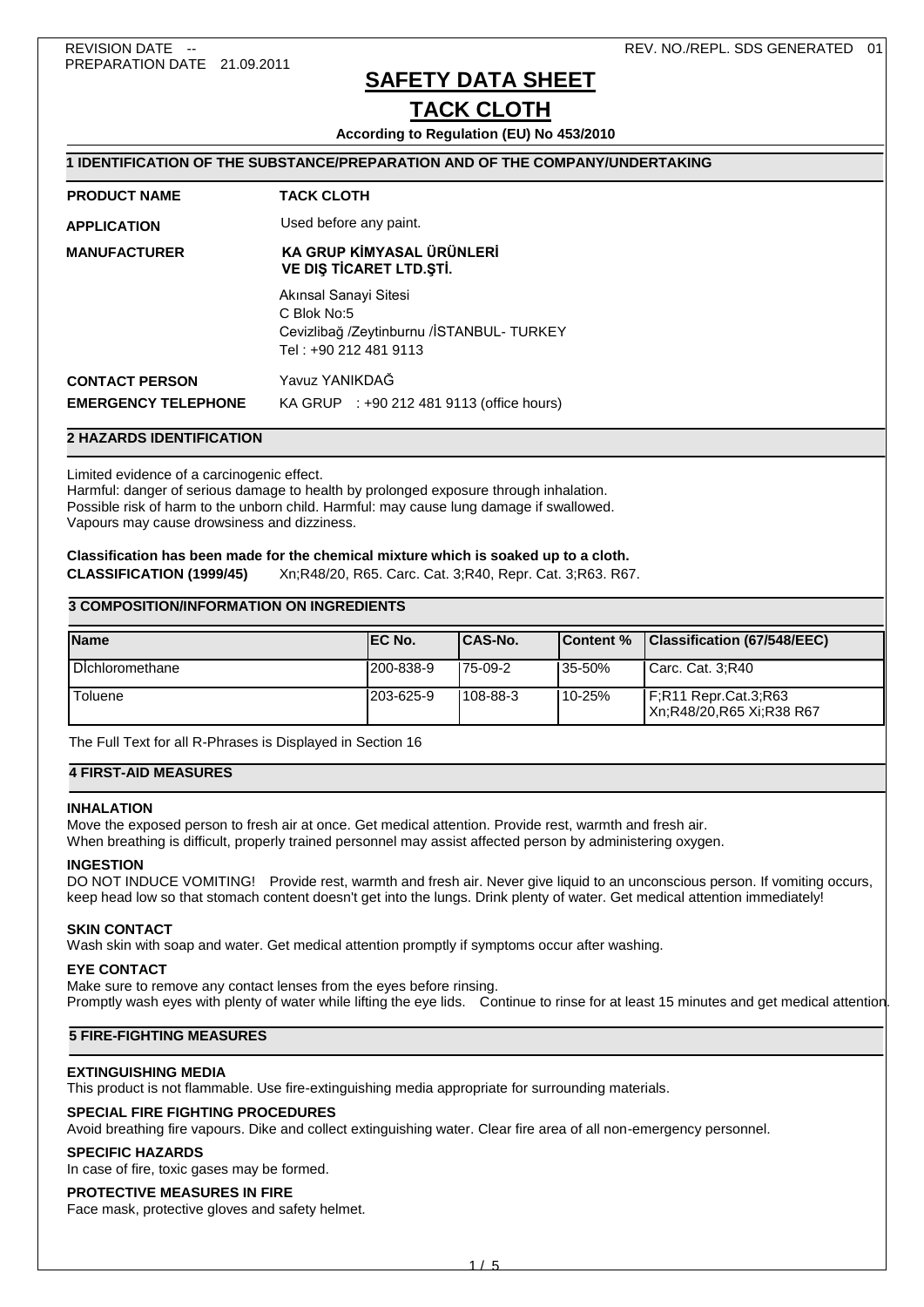### REV. NO./REPL. SDS GENERATED 01

# **TACK CLOTH**

## **According to Regulation (EU) No 453/2010**

## **6 ACCIDENTAL RELEASE MEASURES**

## **PERSONAL PRECAUTIONS**

Wear protective gloves. Do not smoke, use open fire or other sources of ignition.

## **ENVIRONMENTAL PRECAUTIONS**

## Avoid release to the environment.

## **SPILL CLEAN UP METHODS**

Wear necessary protective equipment. Collect in containers and seal securely. For waste disposal, see section 13.

## **7 HANDLING AND STORAGE**

## **USAGE PRECAUTIONS**

Avoid contact with skin and eyes. Read and follow manufacturer's recommendations. Observe good chemical hygiene practices. Avoid inhalation of vapours. Provide good ventilation. Pregnant or breastfeeding women must not handle this product.

## **STORAGE PRECAUTIONS**

Store in tightly closed original container in a dry, cool and well-ventilated place. Keep away from food, drink and animal feeding stuffs Keep away from heat, sparks and open flame. Protect from light, including direct sunrays.

## **8 EXPOSURE CONTROLS/PERSONAL PROTECTION**

| <b>Name</b>     | <b>STD</b> |                | TWA - 8 Hrs      |                | STEL - 15 Min     | <b>Notes</b> |
|-----------------|------------|----------------|------------------|----------------|-------------------|--------------|
| Dichloromethane | WEL        | 100<br>ppm(Sk) | 350<br>mg/m3(Sk) | 300<br>ppm(Sk) | 1060<br>mg/m3(Sk) |              |
| 'Toluene        | WEL        | 50<br>ppm(Sk)  | 191<br>mq/m3(Sk) | 150<br>ppm(Sk) | 574<br>mq/m3(Sk)  |              |

WEL = Workplace Exposure Limit.

## **PROTECTIVE EQUIPMENT**



### **ENGINEERING MEASURES**

Provide adequate general and local exhaust ventilation.

### **RESPIRATORY EQUIPMENT**

No specific recommendation made, but respiratory protection must be used if the general level exceeds the recommended occupational exposure limit.

### **HAND PROTECTION**

Use protective gloves. Neoprene, nitrile, polyethylene or PVC.

#### **EYE PROTECTION**

Wear approved safety goggles.

#### **OTHER PROTECTION**

Wear appropriate clothing to prevent any possibility of liquid contact and repeated or prolonged vapour contact.

## **HYGIENE MEASURES**

DO NOT SMOKE IN WORK AREA! Wash at the end of each work shift and before eating, smoking and using the toilet. Promptly remove any clothing that becomes contaminated. Wash promptly with soap & water if skin becomes contaminated. Use appropriate skin cream to prevent drying of skin. When using do not eat, drink or smoke.

| <b>9 PHYSICAL AND CHEMICAL PROPERTIES</b> |
|-------------------------------------------|
|                                           |

| <b>APPEARANCE</b> | Liquid is saturated to a solid material. |
|-------------------|------------------------------------------|
| <b>COLOUR</b>     | Yellow.                                  |
| <b>ODOUR</b>      | Odour of solvent.                        |
| <b>SOLUBILITY</b> | Insoluble in water.                      |
| <b>VISCOSITY</b>  | 8.30                                     |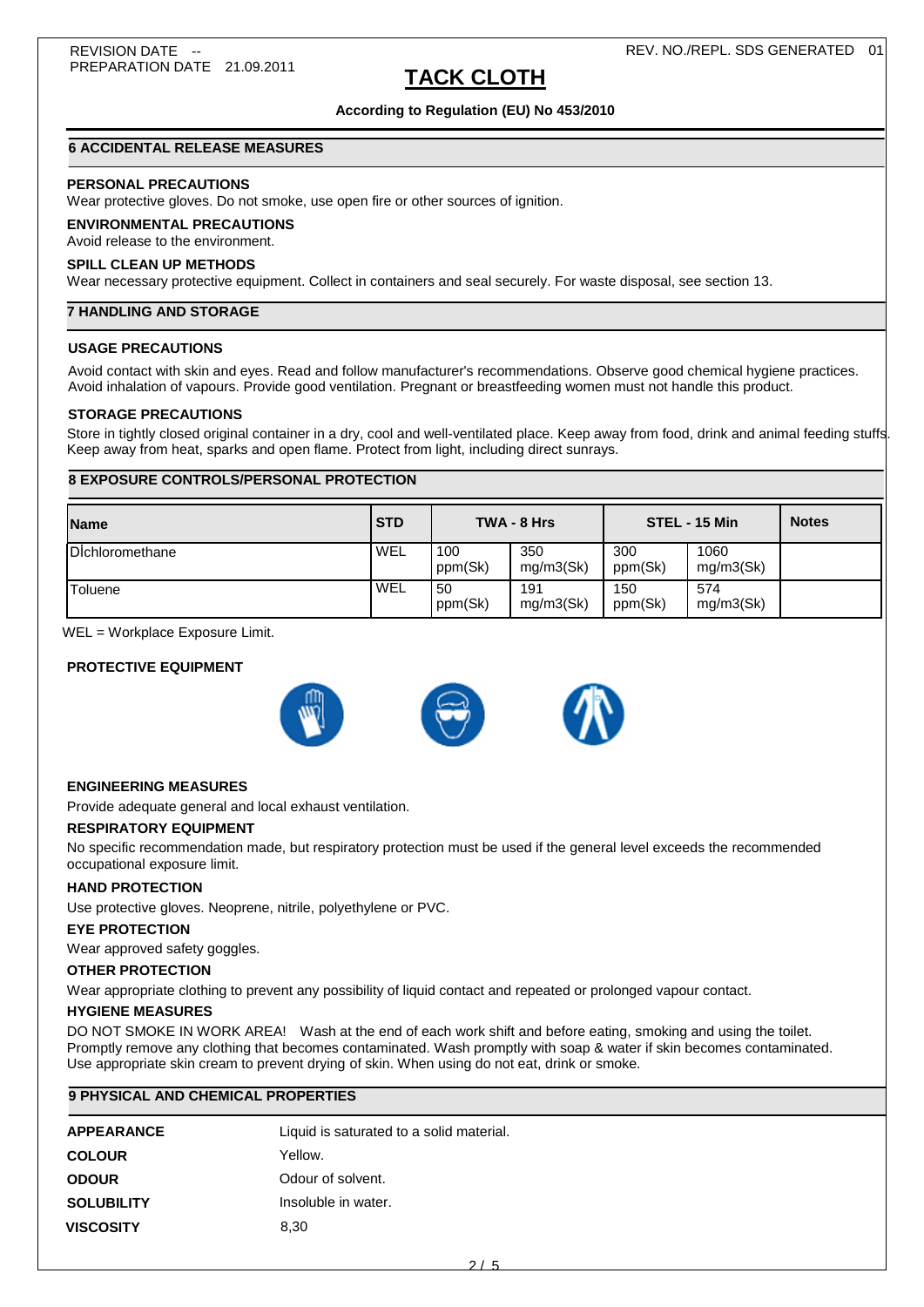# **TACK CLOTH**

**According to Regulation (EU) No 453/2010**

## **10 STABILITY AND REACTIVITY**

## **STABILITY**

Stable under the prescribed storage conditions.

## **CONDITIONS TO AVOID**

Avoid exposure to high temperatures or direct sunlight.

## **MATERIALS TO AVOID**

Strong acids. Strong oxides.

## **HAZARDOUS DECOMPOSITION PRODUCTS**

Fire creates: Toxic gases/vapours/fumes of: Carbon monoxide (CO). Carbon dioxide (CO2).

## **11 TOXICOLOGICAL INFORMATION**

#### **INHALATION**

Prolonged inhalation of high concentrations may damage respiratory system.

## **INGESTION**

Harmful: may cause lung damage if swallowed. Pneumonia may be the result if vomited material containing solvents reaches the lungs.

#### **SKIN CONTACT**

Prolonged contact may cause dryness of the skin. Liquid may irritate skin.

## **EYE CONTACT**

May irritate eyes.

## **12 ECOLOGICAL INFORMATION**

## **ECOTOXICITY**

The product is not expected to be hazardous to the environment.

## **13 DISPOSAL CONSIDERATIONS**

## **DISPOSAL METHODS**

Dangerous waste. Empty containers, dispose of waste and residues in accordance with local authority requirements.

## **14 TRANSPORT INFORMATION**



| <b>DICHLOROMETHANE</b>       | <b>ADR LABEL NO.</b> | 6.1      |
|------------------------------|----------------------|----------|
| No.                          | <b>HAZCHEM CODE</b>  | 2Z       |
|                              | UN NO. SEA           | 1593     |
|                              | <b>IMDG CLASS</b>    | 6.1      |
| 1593                         | <b>IMDG PACK GR.</b> | Ш        |
| 6.1                          | <b>EMS</b>           | F-A, S-A |
| Class 6.1: Toxic substances. | UN NO. AIR           | 1593     |
| Ш                            | <b>AIR CLASS</b>     | 6.1      |
| 60                           | AIR PACK GR.         | Ш        |
|                              |                      |          |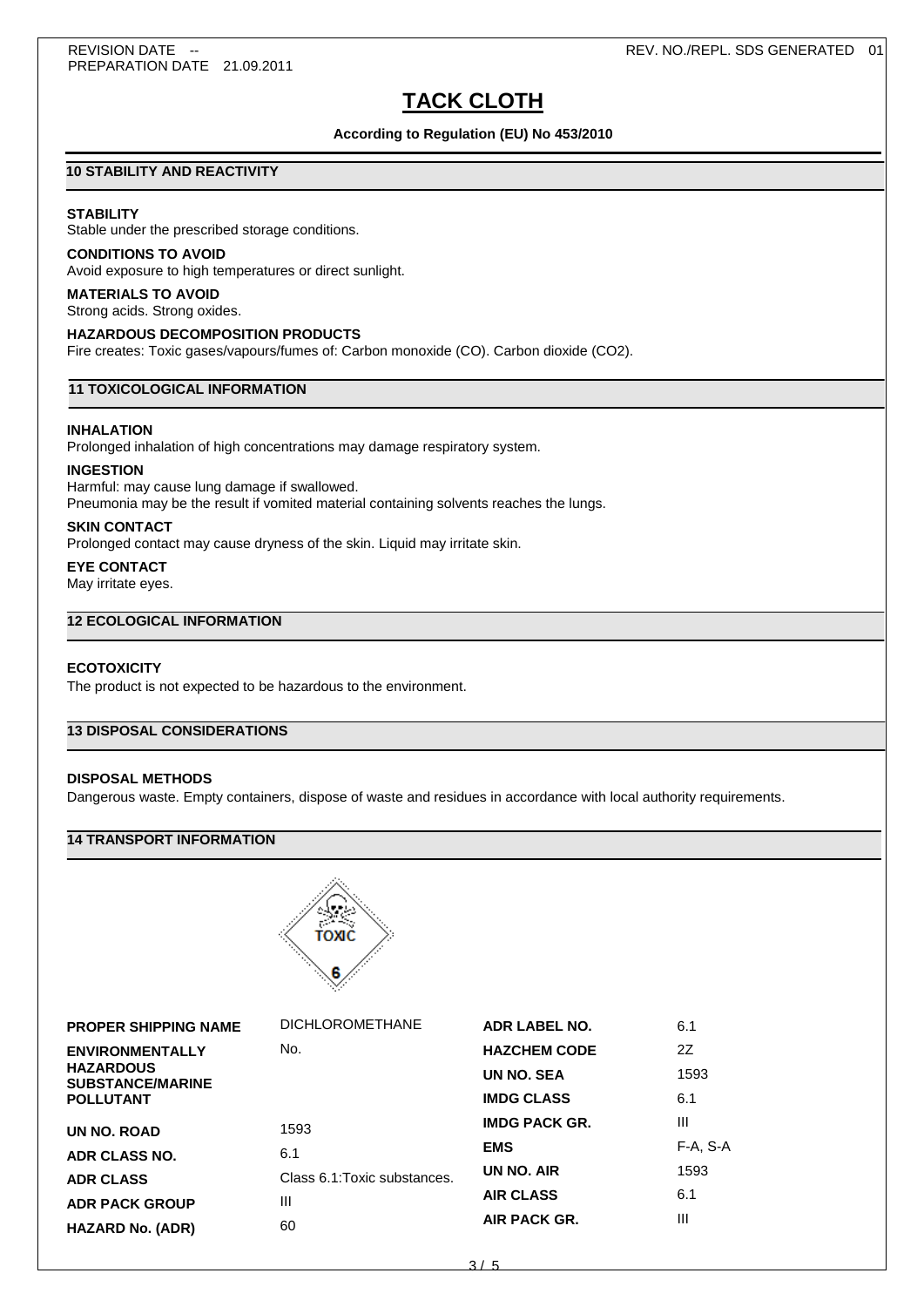**LABELLING**

# **TACK CLOTH**

**According to Regulation (EU) No 453/2010**

| <b>15 REGULATORY INFORMATION</b> |                 |                                                                                          |
|----------------------------------|-----------------|------------------------------------------------------------------------------------------|
| <b>LABELLING</b>                 |                 |                                                                                          |
|                                  | Harmful         |                                                                                          |
| <b>CONTAINS</b>                  | Dichloromethane |                                                                                          |
|                                  | Toluene         |                                                                                          |
| <b>RISK PHRASES</b>              |                 |                                                                                          |
|                                  | R40             | Limited evidence of a carcinogenic effect.                                               |
|                                  | R48/20          | Harmful: danger of serious damage to health by prolonged exposure<br>through inhalation. |
|                                  | R <sub>63</sub> | Possible risk of harm to the unborn child.                                               |
|                                  | R65             | Harmful: may cause lung damage if swallowed.                                             |
|                                  | <b>R67</b>      | Vapours may cause drowsiness and dizziness.                                              |
| <b>SAFETY PHRASES</b>            |                 |                                                                                          |
|                                  | S <sub>2</sub>  | Keep out of the reach of children.                                                       |
|                                  | S <sub>13</sub> | Keep away from food, drink and animal feeding stuffs.                                    |
|                                  | S36/37          | Wear suitable protective clothing and gloves.                                            |
|                                  | S46             | If swallowed, seek medical advice immediately and show this<br>container or label.       |

S51 Use only in well-ventilated areas.

## **ENVIRONMENTAL LISTING**

Rivers (Prevention of Pollution) Act 1961. Control of Pollution (Special Waste Regulations) Act 1980.

## **STATUTORY INSTRUMENTS**

The Chemicals (Hazard Information and Packaging for Supply) Regulations 2009 (S.I 2009 No. 716).

## **APPROVED CODE OF PRACTICE**

Classification and Labelling of Substances and Preparations Dangerous for Supply.

## **GUIDANCE NOTES**

Workplace Exposure Limits EH40. Introduction to Local Exhaust Ventilation HS(G)37. CHIP for everyone HSG(108).

### **EU REGULATION**

1907/2006 REACH Regulation.

## **16 OTHER INFORMATION**

### **INFORMATION SOURCES**

This SDS is prepared based on the information received from the product owner.

### **REVISION COMMENTS**

This form is designed for the first time for this product.

## **ISSUED BY**

Melih Babayigit / **CRAD** Çevre Risk Analiz Denetim ve Eğitim Hizm. Ltd.Şti. Certificated from the Turkish Standards Institute (TSE) to prepare Safety Data Sheets www.crad.com.tr Tel: +90 216 335 4600

| <b>REVISION DATE</b>                          |            |
|-----------------------------------------------|------------|
| <b>REV. NO./REPL. SDS</b><br><b>GENERATED</b> | 01         |
| <b>DATE</b>                                   | 21.09.2011 |